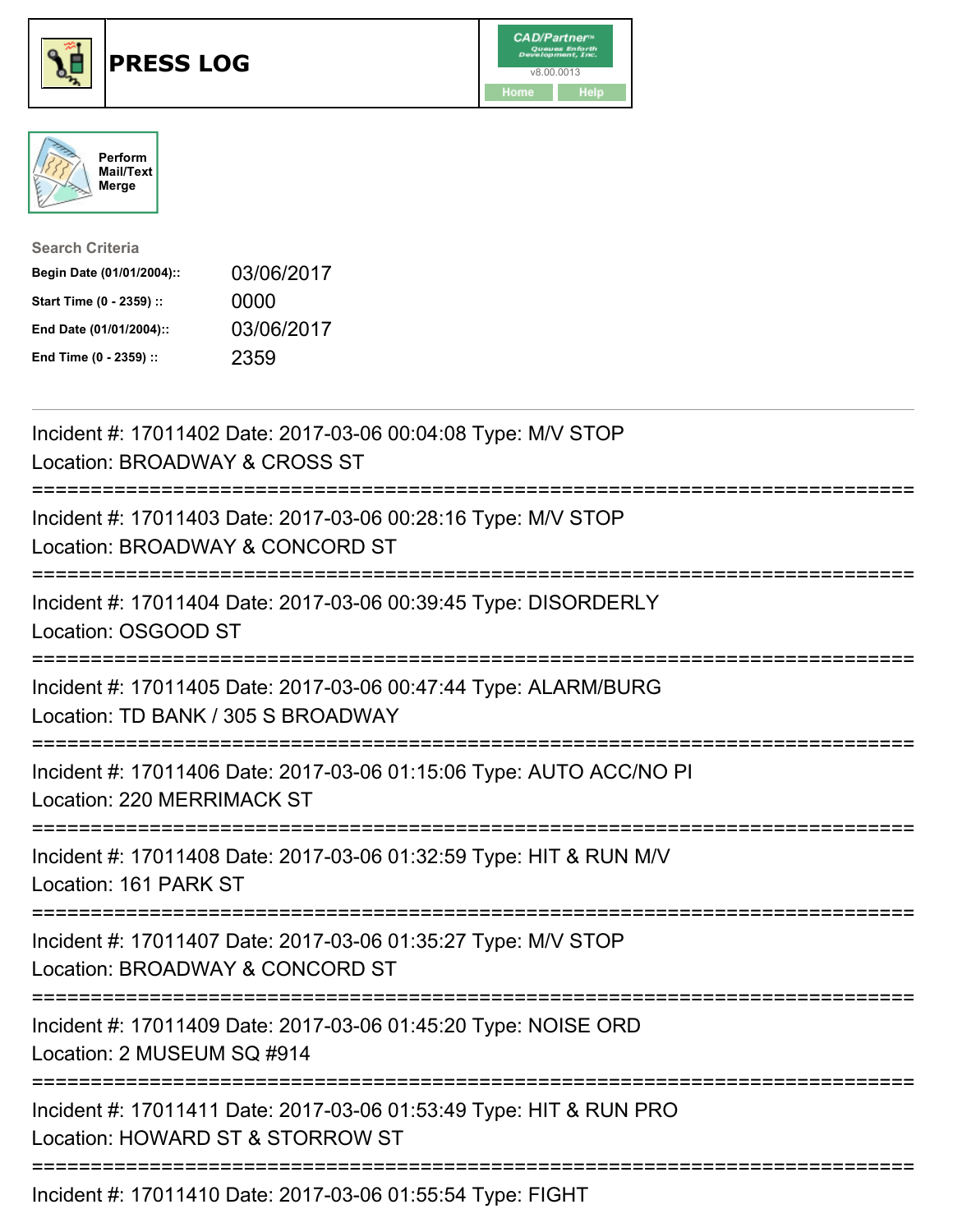| Location: GRANDES CHIMIS / 592 ESSEX ST                                                                                                                  |
|----------------------------------------------------------------------------------------------------------------------------------------------------------|
| Incident #: 17011412 Date: 2017-03-06 01:57:27 Type: DOMESTIC/PROG<br>Location: 4 WOODLAND ST                                                            |
| Incident #: 17011413 Date: 2017-03-06 01:58:30 Type: ALARM/BURG<br>Location: MT VERNON DENTAL / 525 S BROADWAY<br>______________________________________ |
| Incident #: 17011414 Date: 2017-03-06 02:03:54 Type: FIGHT<br>Location: GRANDES CHIMI / 592 ESSEX ST                                                     |
| Incident #: 17011416 Date: 2017-03-06 02:16:32 Type: DOMESTIC/PROG<br>Location: HIGH & FERRY                                                             |
| Incident #: 17011415 Date: 2017-03-06 02:16:48 Type: M/V STOP<br>Location: ESSEX ST & WINTER ST                                                          |
| Incident #: 17011417 Date: 2017-03-06 02:22:50 Type: M/V STOP<br>Location: DURHAM ST & S BROADWAY                                                        |
| Incident #: 17011418 Date: 2017-03-06 02:41:30 Type: M/V STOP<br>Location: E HAVERHILL ST & FERRY ST                                                     |
| Incident #: 17011419 Date: 2017-03-06 02:58:11 Type: M/V STOP<br>Location: BROADWAY & PARK ST                                                            |
| Incident #: 17011420 Date: 2017-03-06 03:05:59 Type: M/V STOP<br>Location: LAWRENCE ST & LEXINGTON ST                                                    |
| Incident #: 17011421 Date: 2017-03-06 03:15:58 Type: M/V STOP<br>Location: GENERAL ST & PROSPECT ST                                                      |
| Incident #: 17011422 Date: 2017-03-06 03:22:48 Type: M/V STOP<br>Location: S BROADWAY & SALEM ST                                                         |
| Incident #: 17011423 Date: 2017-03-06 03:34:44 Type: INVESTIGATION<br>Location: 23 SUMMER ST #REAR FL 2                                                  |
| Incident #: 17011424 Date: 2017-03-06 03:53:41 Type: ALARM/BURG<br>Location: S LAWRENCE EAST / 165 CRAWFORD ST                                           |
| Incident #: 17011425 Date: 2017-03-06 03:57:57 Type: M/V STOP                                                                                            |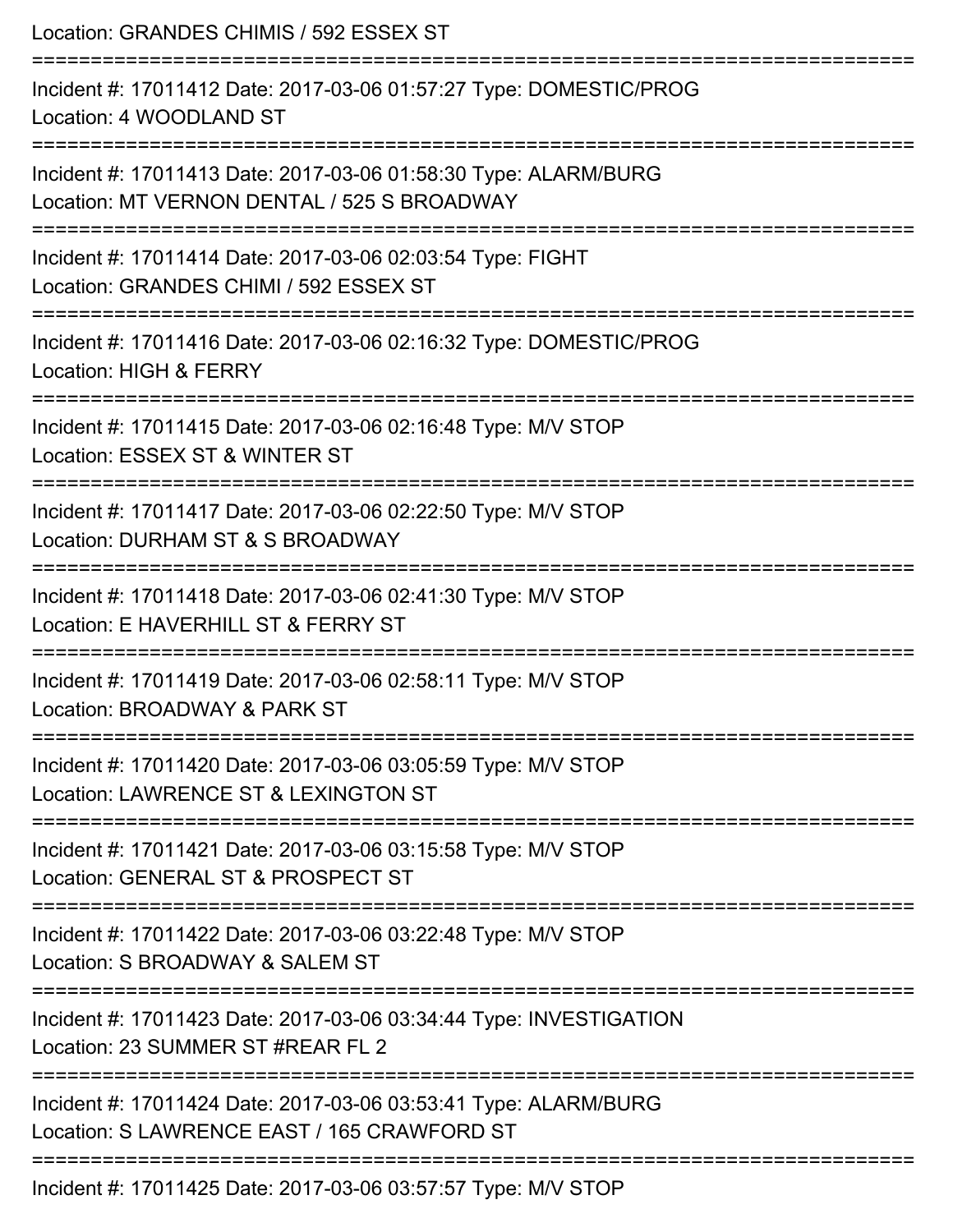| Incident #: 17011426 Date: 2017-03-06 04:41:15 Type: NOISE ORD<br>Location: 99 FOSTER ST                                             |
|--------------------------------------------------------------------------------------------------------------------------------------|
| Incident #: 17011427 Date: 2017-03-06 04:55:48 Type: NOISE ORD<br>Location: 452 HAVERHILL ST FL E                                    |
| Incident #: 17011428 Date: 2017-03-06 05:34:43 Type: ALARM/BURG<br>Location: HEALTH AND HUMAN SERVICES / 280 MERRIMACK ST FL 3 AND 4 |
| Incident #: 17011429 Date: 2017-03-06 06:07:02 Type: AUTO ACC/NO PI<br>Location: HAVERHILL ST & JACKSON ST                           |
| Incident #: 17011430 Date: 2017-03-06 06:39:23 Type: M/V STOP<br>Location: CAMBRIDGE ST & WINTHROP AV                                |
| Incident #: 17011431 Date: 2017-03-06 06:46:26 Type: M/V STOP<br>Location: VALLEY FORUM / 654 S UNION ST                             |
| Incident #: 17011432 Date: 2017-03-06 06:47:23 Type: M/V STOP<br>Location: CENTRAL BRIDGE / 0 MERRIMACK ST                           |
| Incident #: 17011433 Date: 2017-03-06 06:50:33 Type: M/V STOP<br>Location: VALLEY FORUM / 654 S UNION ST                             |
| Incident #: 17011434 Date: 2017-03-06 06:57:14 Type: PARK & WALK<br>Location: BROADWAY & HAVERHILL ST                                |
| Incident #: 17011435 Date: 2017-03-06 07:10:56 Type: M/V STOP<br>Location: HAMPSHIRE ST & HAVERHILL ST                               |
| Incident #: 17011436 Date: 2017-03-06 07:16:26 Type: SUS PERS/MV<br>Location: METHUEN ST & MILL ST                                   |
| Incident #: 17011437 Date: 2017-03-06 07:19:10 Type: M/V STOP<br>Location: BROADWAY & MANCHESTER ST                                  |
| Incident #: 17011438 Date: 2017-03-06 07:24:39 Type: M/V STOP<br>Location: FRANKLIN ST & LOWELL ST                                   |
| Incident #: 17011439 Date: 2017-03-06 07:30:51 Type: M/V STOP                                                                        |

AT MARY IMMACULATE CONCERTION / 300 HAVERHILL ST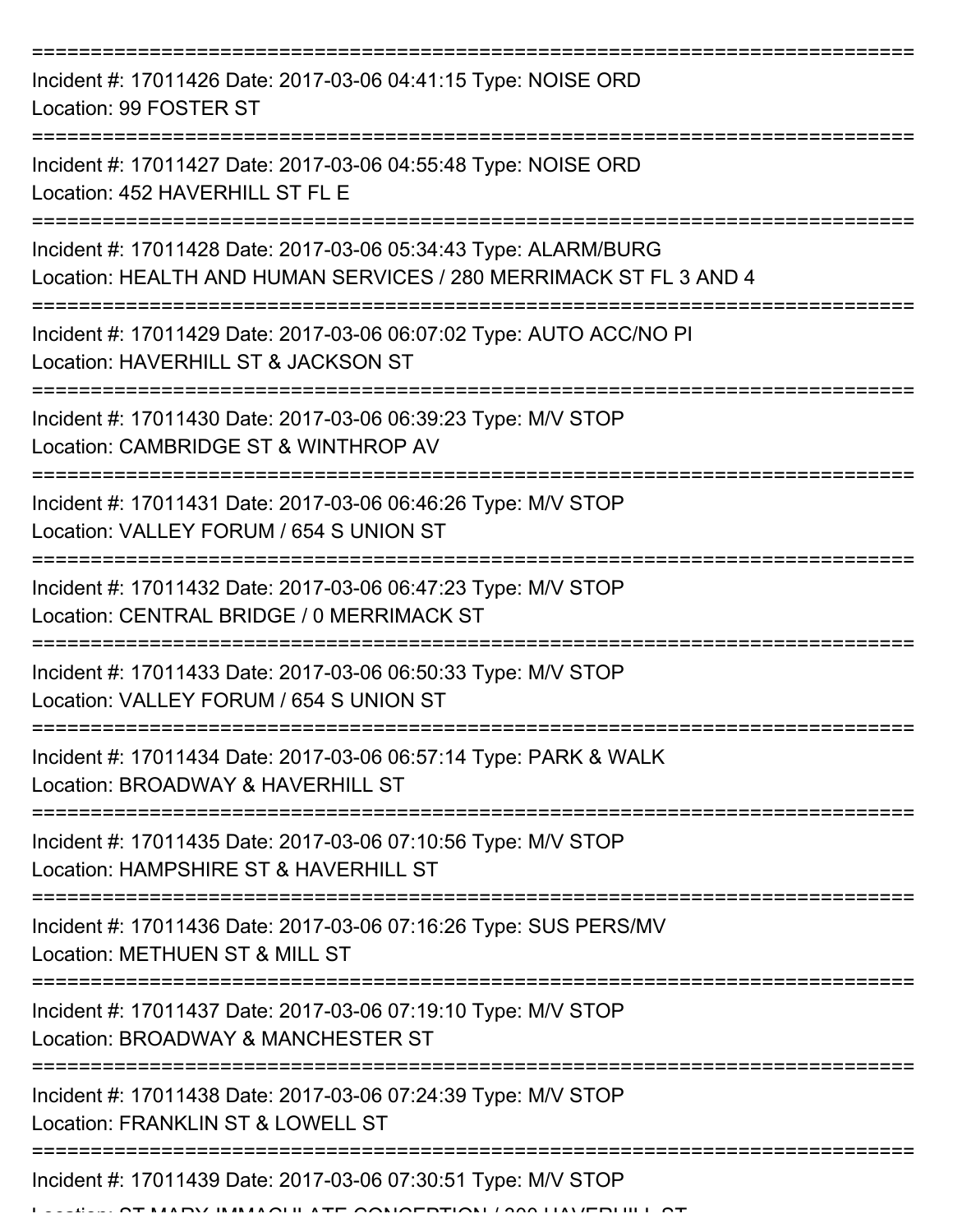| Incident #: 17011440 Date: 2017-03-06 07:32:09 Type: AUTO ACC/NO PI<br>Location: 310 LAWRENCE ST                 |
|------------------------------------------------------------------------------------------------------------------|
| Incident #: 17011441 Date: 2017-03-06 07:43:09 Type: ALARM/BURG<br>Location: KEY POLYMER / 17 SHEPARD ST         |
| Incident #: 17011442 Date: 2017-03-06 07:55:19 Type: UNWANTEDGUEST<br>Location: 57 OREGON AV                     |
| Incident #: 17011443 Date: 2017-03-06 08:01:14 Type: INVESTIGATION<br>Location: 38 GREENWOOD ST                  |
| Incident #: 17011444 Date: 2017-03-06 08:14:59 Type: TOW OF M/V<br>Location: 10 GROVE ST                         |
| Incident #: 17011446 Date: 2017-03-06 08:17:03 Type: ANIMAL COMPL<br>Location: 350 S BROADWAY                    |
| Incident #: 17011445 Date: 2017-03-06 08:17:42 Type: GENERAL SERV<br><b>Location: JAMAICA ST</b>                 |
| Incident #: 17011447 Date: 2017-03-06 08:24:12 Type: ALARM/BURG<br>Location: CENTRAL AUTO MUSIC / 273 S UNION ST |
| Incident #: 17011448 Date: 2017-03-06 08:26:57 Type: TOW OF M/V<br>Location: 197 PROSPECT ST                     |
| Incident #: 17011449 Date: 2017-03-06 08:35:11 Type: M/V STOP<br>Location: FRANKLIN ST & HAVERHILL ST            |
| Incident #: 17011450 Date: 2017-03-06 08:46:01 Type: ALARM/BURG<br>Location: MEJIA RESIDENCE / 256 ESSEX ST #202 |
| Incident #: 17011451 Date: 2017-03-06 08:50:18 Type: TOW OF M/V<br>Location: 39 EUTAW ST                         |
| Incident #: 17011452 Date: 2017-03-06 09:07:12 Type: TOW OF M/V<br>Location: 93 STEARNS AV                       |
| Incident #: 17011453 Date: 2017-03-06 09:11:59 Type: AUTO ACC/PI<br>I ocation: DENINIVO / 120 M/INITUDOD AV/     |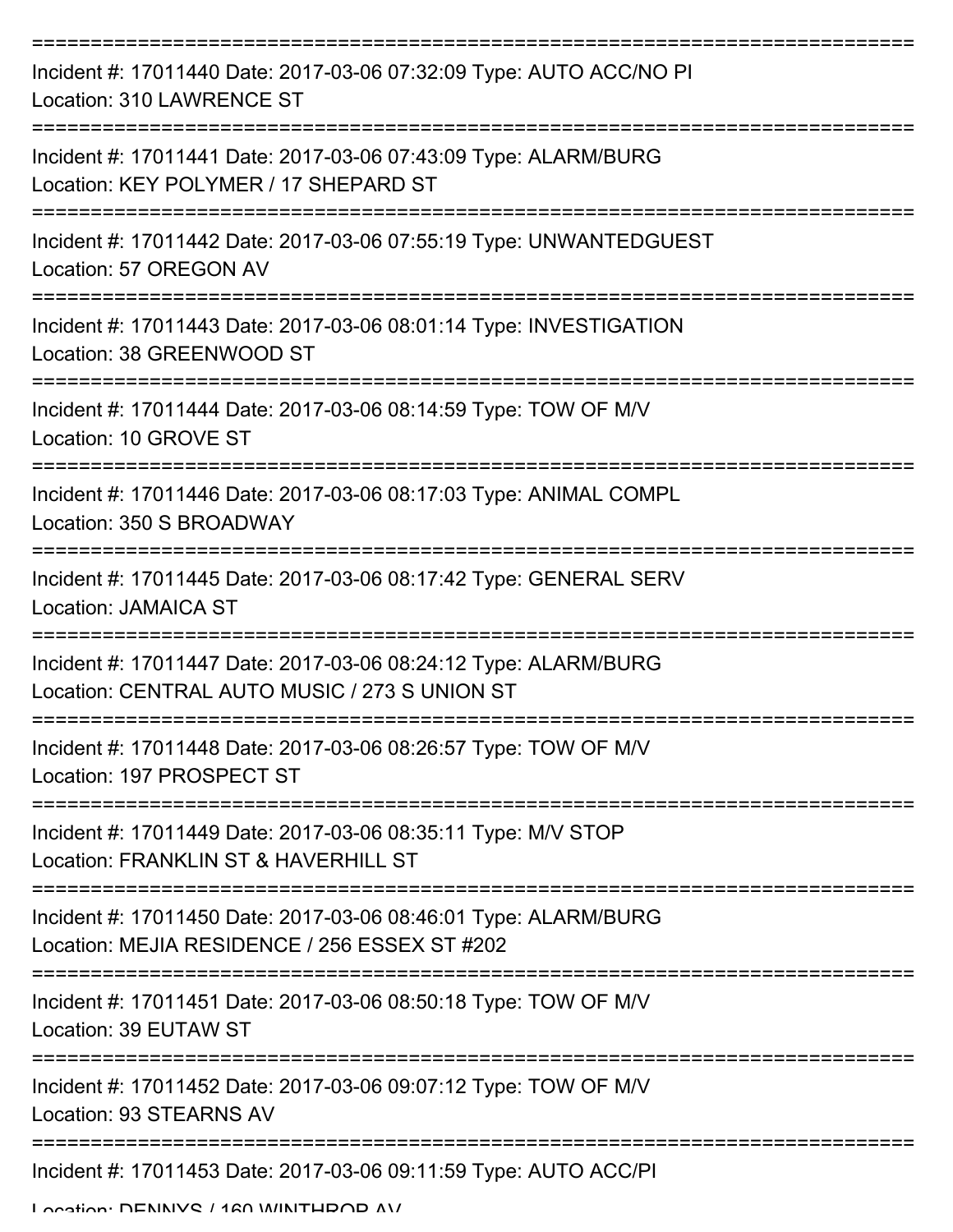| Incident #: 17011454 Date: 2017-03-06 09:26:47 Type: LARCENY/PAST<br><b>Location: 40 LAWRENCE ST</b>                  |
|-----------------------------------------------------------------------------------------------------------------------|
| Incident #: 17011455 Date: 2017-03-06 09:45:25 Type: M/V STOP<br>Location: MERRIMACK ST & S BROADWAY<br>------------- |
| Incident #: 17011456 Date: 2017-03-06 09:54:10 Type: ALARM/BURG<br>Location: 305 ESSEX ST                             |
| Incident #: 17011457 Date: 2017-03-06 09:55:53 Type: TOW OF M/V<br>Location: 150 WEST                                 |
| Incident #: 17011458 Date: 2017-03-06 10:04:38 Type: PARK & WALK<br>Location: 205 BROADWAY                            |
| Incident #: 17011459 Date: 2017-03-06 10:06:46 Type: M/V STOP<br>Location: ANDOVER ST & FOSTER ST                     |
| Incident #: 17011460 Date: 2017-03-06 10:15:30 Type: M/V STOP<br>Location: 281 BROADWAY                               |
| Incident #: 17011461 Date: 2017-03-06 10:18:35 Type: TOW OF M/V<br>Location: LOWELL ST & WINTER ST                    |
| Incident #: 17011462 Date: 2017-03-06 10:25:50 Type: M/V STOP<br>Location: CAMBRIDGE ST & S UNION ST                  |
| Incident #: 17011463 Date: 2017-03-06 10:28:07 Type: UNKNOWN PROB<br><b>Location: 89 ARLINGTON ST</b>                 |
| Incident #: 17011465 Date: 2017-03-06 10:34:37 Type: MEDIC SUPPORT<br>Location: 42 CANTON ST                          |
| Incident #: 17011464 Date: 2017-03-06 10:34:45 Type: M/V STOP<br>Location: 4 MCKINLEY AV                              |
| Incident #: 17011466 Date: 2017-03-06 10:45:08 Type: M/V STOP<br>Location: PARKER ST & SALEM ST                       |
| Incident #: 17011467 Date: 2017-03-06 10:50:36 Type: TOW OF M/V<br>Location: HAMPSHIRE ST & VALLEY ST                 |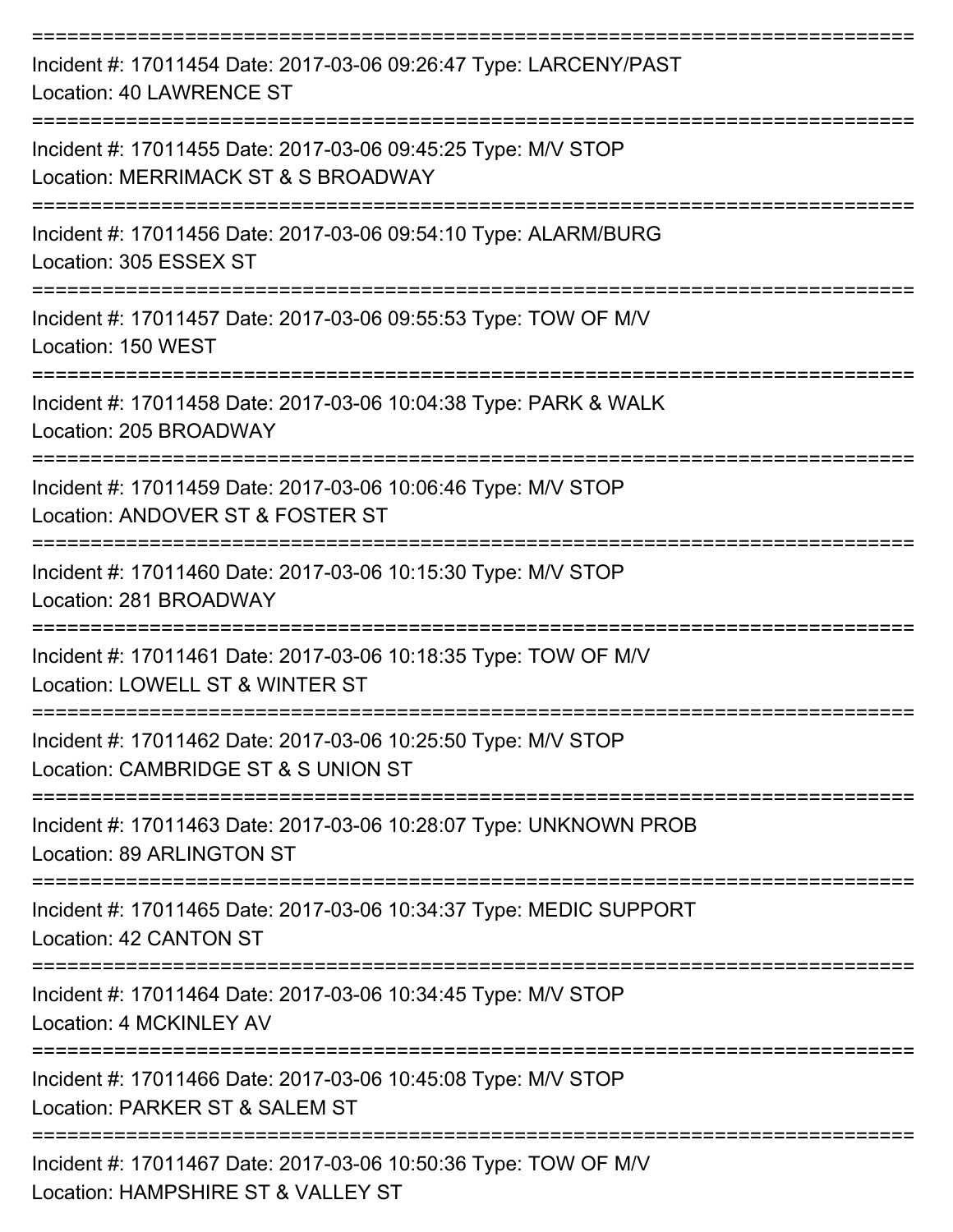| Incident #: 17011468 Date: 2017-03-06 10:54:02 Type: LARCENY/PAST<br>Location: 243 S BROADWAY                                                                |
|--------------------------------------------------------------------------------------------------------------------------------------------------------------|
| ===================================<br>Incident #: 17011469 Date: 2017-03-06 10:58:05 Type: ALARM/BURG<br>Location: 23 BERESFORD ST                          |
| Incident #: 17011472 Date: 2017-03-06 11:00:24 Type: STOL/MV/PAS<br>Location: 23.5 SUMMER ST #3<br>====================================<br>================= |
| Incident #: 17011470 Date: 2017-03-06 11:04:04 Type: TOW OF M/V<br>Location: 190 GARDEN ST<br>.----------------------------------                            |
| Incident #: 17011471 Date: 2017-03-06 11:08:06 Type: M/V STOP<br>Location: SOUTH ST & WEDGEWOOD RD                                                           |
| Incident #: 17011473 Date: 2017-03-06 11:13:43 Type: M/V STOP<br>Location: SOUTH ST & WEDGEWOOD RD                                                           |
| Incident #: 17011474 Date: 2017-03-06 11:25:30 Type: TOW OF M/V<br>Location: APPLETON ST & ESSEX ST                                                          |
| Incident #: 17011475 Date: 2017-03-06 11:31:59 Type: M/V STOP<br>Location: SOUTH ST & WEDGEWOOD RD                                                           |
| Incident #: 17011476 Date: 2017-03-06 11:33:14 Type: M/V STOP<br>Location: 43 JACKSON                                                                        |
| Incident #: 17011477 Date: 2017-03-06 11:38:10 Type: M/V STOP<br>Location: SOUTH ST & WEDGEWOOD RD                                                           |
| Incident #: 17011478 Date: 2017-03-06 11:38:51 Type: M/V STOP<br>Location: AMESBURY ST & COMMON ST                                                           |
| Incident #: 17011479 Date: 2017-03-06 11:40:21 Type: M/V STOP<br>Location: GORHAM ST & S BROADWAY                                                            |
| Incident #: 17011480 Date: 2017-03-06 11:50:54 Type: M/V STOP<br>Location: 30 MELROSE ST                                                                     |
| Incident #: 17011481 Date: 2017-03-06 11:51:33 Type: MAL DAMAGE<br>Location: 368 MARKET ST                                                                   |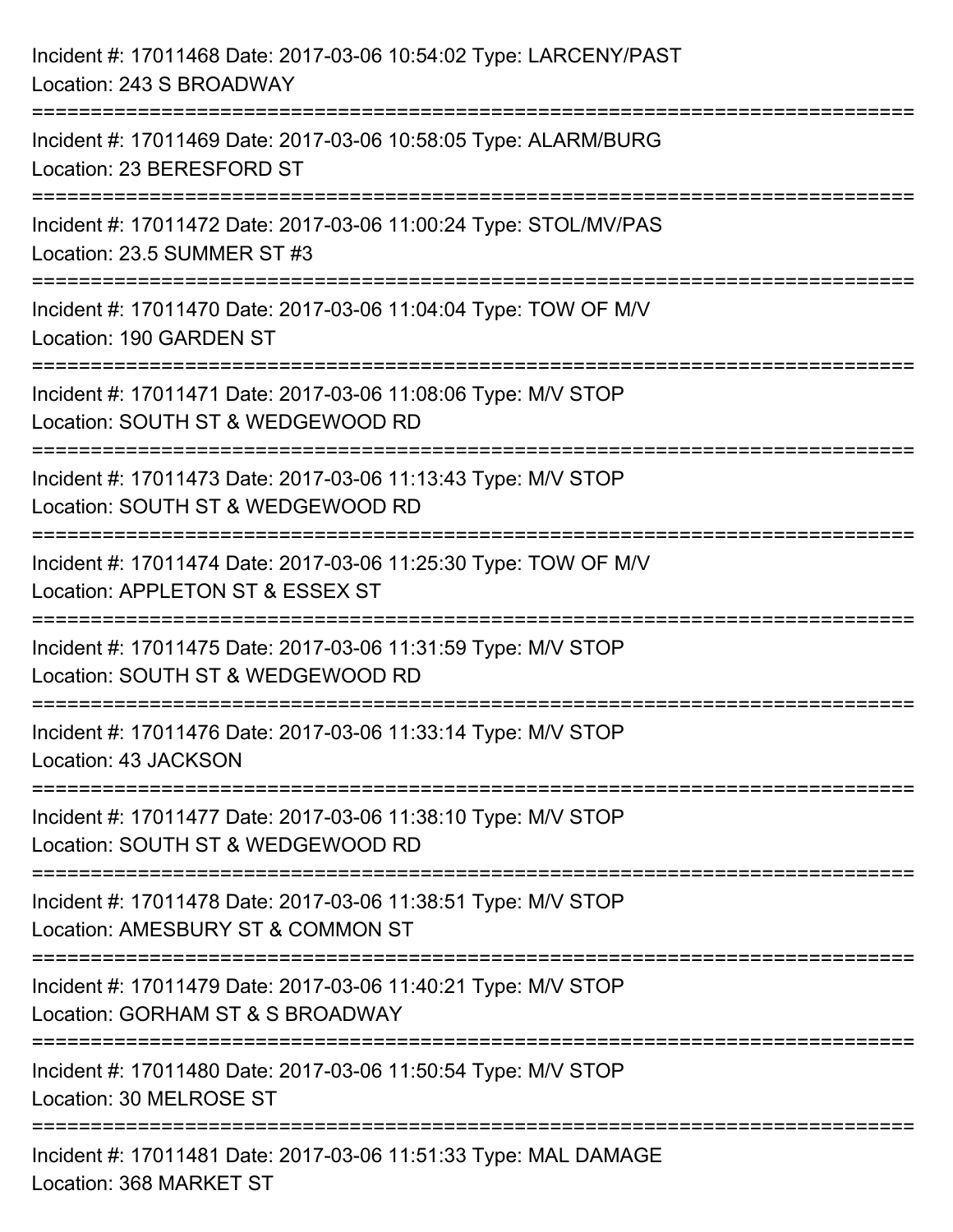| Incident #: 17011482 Date: 2017-03-06 11:54:09 Type: INVEST CONT<br>Location: LOAN USA / 92 BROADWAY                             |
|----------------------------------------------------------------------------------------------------------------------------------|
| Incident #: 17011483 Date: 2017-03-06 11:57:16 Type: M/V STOP<br>Location: 52 OSGOOD ST                                          |
| Incident #: 17011484 Date: 2017-03-06 12:02:36 Type: M/V STOP<br>Location: OSGOOD ST & SALEM ST<br>:======================       |
| Incident #: 17011485 Date: 2017-03-06 12:03:06 Type: TOW OF M/V<br>Location: 24 POPLAR ST                                        |
| Incident #: 17011486 Date: 2017-03-06 12:07:51 Type: M/V STOP<br>Location: MELROSE ST & WATER ST<br>:=========================== |
| Incident #: 17011487 Date: 2017-03-06 12:08:54 Type: M/V STOP<br>Location: FOSTER ST & SALEM ST                                  |
| Incident #: 17011488 Date: 2017-03-06 12:11:20 Type: M/V STOP<br>Location: 192 WALNUT ST                                         |
| Incident #: 17011489 Date: 2017-03-06 12:15:29 Type: M/V STOP<br><b>Location: PHILLIPS</b>                                       |
| Incident #: 17011490 Date: 2017-03-06 12:16:28 Type: M/V STOP<br>Location: CANAL ST & HAMPSHIRE ST                               |
| Incident #: 17011491 Date: 2017-03-06 12:17:17 Type: NOTIFICATION<br>Location: 300 CANAL ST #BLDG1 FL 3RD                        |
| Incident #: 17011492 Date: 2017-03-06 12:18:51 Type: M/V STOP<br>Location: 280 S UNION ST                                        |
| Incident #: 17011493 Date: 2017-03-06 12:39:24 Type: TOW OF M/V<br>Location: LOWELL ST & MILTON ST                               |
| Incident #: 17011494 Date: 2017-03-06 12:48:00 Type: AUTO ACC/NO PI<br>Location: BERKELEY ST & BRUCE ST                          |
| Incident #: 17011495 Date: 2017-03-06 12:55:55 Type: M/V STOP<br>Location: AMESBURY ST & HAVERHILL ST                            |

===========================================================================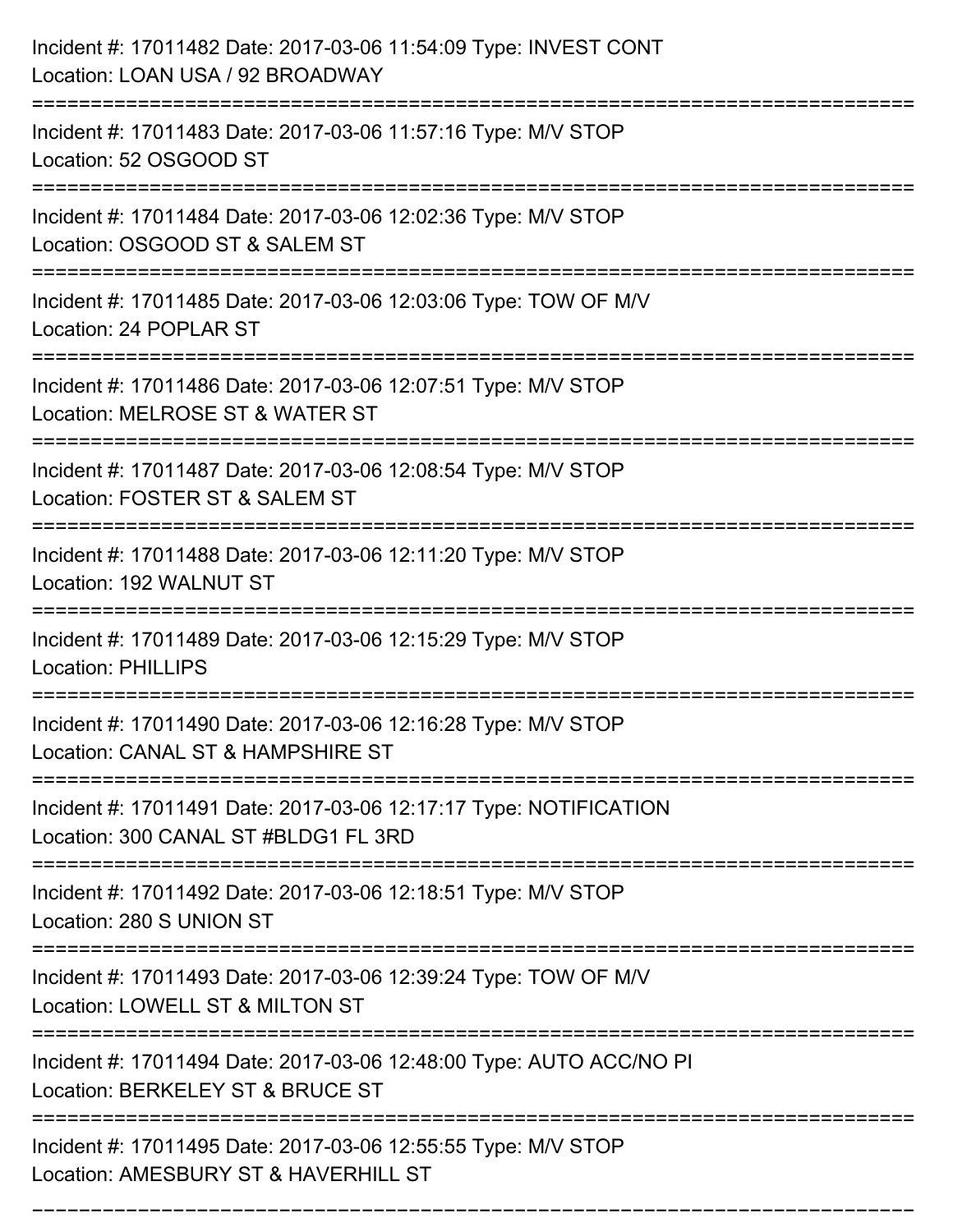| Location: GARDEN ST & NEWBURY ST<br>Location: 109 FERRY ST<br>=============================<br>Location: 1 AUBURN ST<br>Location: LAWRENCE HIGH SCHOOL / 70 N PARISH RD | Incident #: 17011496 Date: 2017-03-06 12:58:27 Type: TOW OF M/V<br>Location: 83 HANCOCK ST              |
|-------------------------------------------------------------------------------------------------------------------------------------------------------------------------|---------------------------------------------------------------------------------------------------------|
|                                                                                                                                                                         | Incident #: 17011497 Date: 2017-03-06 13:10:13 Type: M/V STOP<br>Location: S BROADWAY & MT. VERNON      |
|                                                                                                                                                                         | Incident #: 17011498 Date: 2017-03-06 13:14:13 Type: INVESTIGATION<br>Location: 19 RHINE ST             |
|                                                                                                                                                                         | Incident #: 17011499 Date: 2017-03-06 13:30:02 Type: SHOTS FIRED<br>Location: ERVING AV & HAMPSHIRE ST  |
|                                                                                                                                                                         | Incident #: 17011500 Date: 2017-03-06 13:47:52 Type: LIC PLATE STO<br>Location: 198 GARDEN ST           |
|                                                                                                                                                                         | Incident #: 17011501 Date: 2017-03-06 14:21:36 Type: FIRE                                               |
|                                                                                                                                                                         | Incident #: 17011502 Date: 2017-03-06 14:23:16 Type: TOW/REPOSSED<br>Location: 22 FITZ ST               |
|                                                                                                                                                                         | Incident #: 17011504 Date: 2017-03-06 14:43:43 Type: LIC PLATE STO                                      |
|                                                                                                                                                                         | Incident #: 17011503 Date: 2017-03-06 14:44:43 Type: SUS PERS/MV<br>Location: HAMPSHIRE ST & MYRTLE ST  |
|                                                                                                                                                                         | Incident #: 17011505 Date: 2017-03-06 14:56:20 Type: VIO CITY ORD<br>Location: 506 LOWELL ST            |
|                                                                                                                                                                         | Incident #: 17011506 Date: 2017-03-06 15:00:47 Type: M/V STOP                                           |
|                                                                                                                                                                         | Incident #: 17011507 Date: 2017-03-06 15:02:05 Type: WARRANT SERVE<br>Location: COMMON ST & LAWRENCE ST |
|                                                                                                                                                                         | Incident #: 17011508 Date: 2017-03-06 15:05:19 Type: INVESTIGATION                                      |
|                                                                                                                                                                         | Incident #: 17011509 Date: 2017-03-06 15:28:34 Type: THREATS<br>Location: 2 MUSEUM SQ #1005             |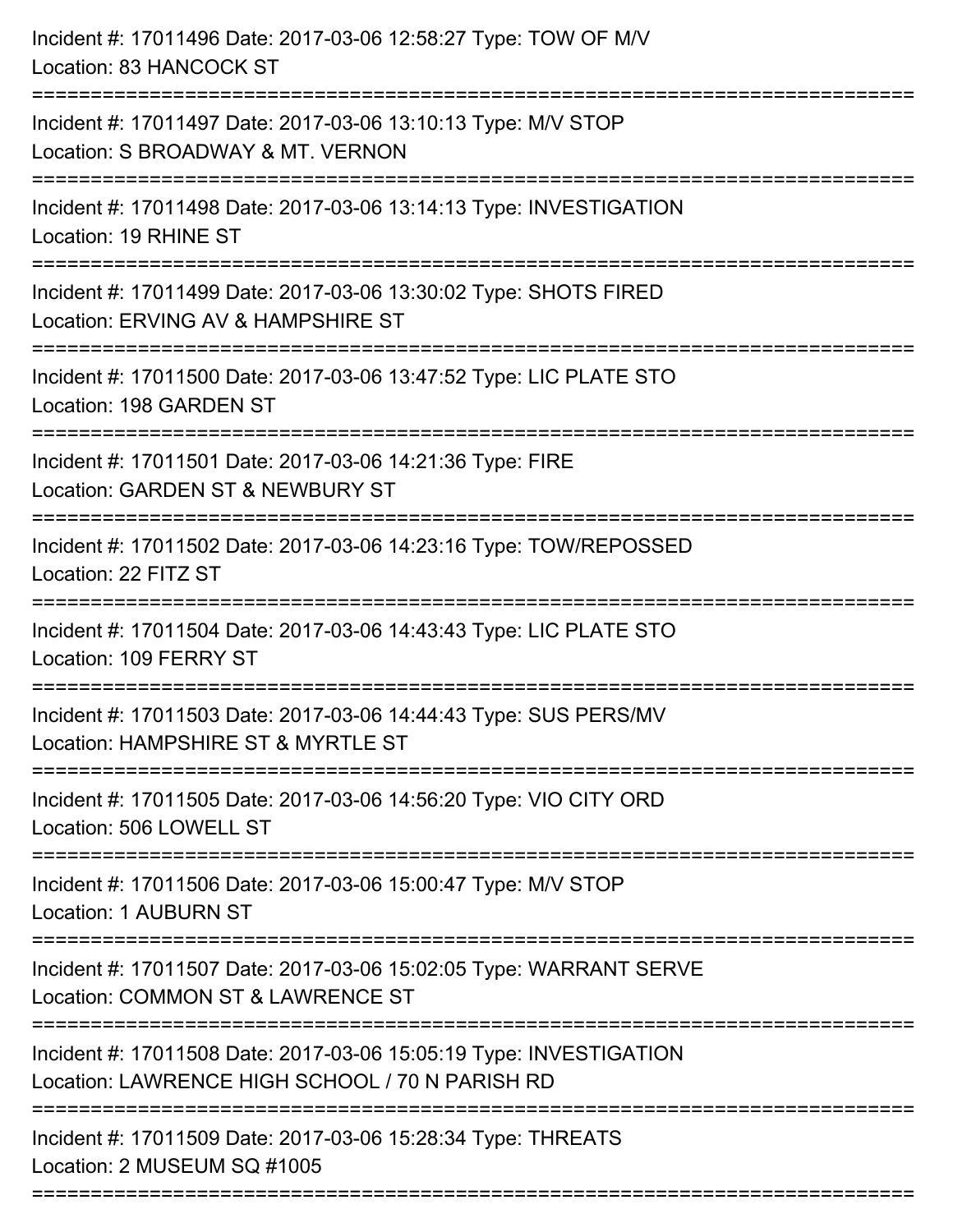Location: 386 ESSEX ST

| Incident #: 17011511 Date: 2017-03-06 15:36:13 Type: AUTO ACC/PI<br>Location: WALGREENS / 220 S BROADWAY                    |
|-----------------------------------------------------------------------------------------------------------------------------|
| Incident #: 17011512 Date: 2017-03-06 15:42:45 Type: TOW/REPOSSED<br>Location: 159 FOSTER ST                                |
| Incident #: 17011513 Date: 2017-03-06 15:57:35 Type: MV/BLOCKING<br>Location: 78 WALNUT ST                                  |
| Incident #: 17011514 Date: 2017-03-06 16:03:54 Type: M/V STOP<br>Location: GARDEN ST & JACKSON ST                           |
| Incident #: 17011515 Date: 2017-03-06 16:14:08 Type: INVESTIGATION<br>Location: 90 LOWELL ST                                |
| Incident #: 17011516 Date: 2017-03-06 16:22:20 Type: A&B PAST<br>Location: BROADWAY & WATER ST                              |
| Incident #: 17011517 Date: 2017-03-06 16:56:06 Type: WIRE DOWN<br>Location: NEWTON ST & SALEM ST                            |
| Incident #: 17011518 Date: 2017-03-06 16:59:48 Type: A&B PAST<br>Location: 294 HOWARD ST #3                                 |
| Incident #: 17011519 Date: 2017-03-06 17:07:10 Type: DOMESTIC/PROG<br>Location: ESSEX ST & MILTON ST                        |
| Incident #: 17011520 Date: 2017-03-06 17:22:47 Type: M/V STOP<br>Location: ACTON ST & BROADWAY                              |
| Incident #: 17011521 Date: 2017-03-06 17:30:41 Type: LIC PLATE STO<br>Location: REGISTRY OF MOTOR VEHICLES / 73 WINTHROP AV |
| Incident #: 17011522 Date: 2017-03-06 17:35:44 Type: ANIMAL COMPL<br>Location: 368 S BROADWAY                               |
| Incident #: 17011523 Date: 2017-03-06 17:37:03 Type: DOMESTIC/PAST<br>Location: 112 FARNHAM ST                              |
|                                                                                                                             |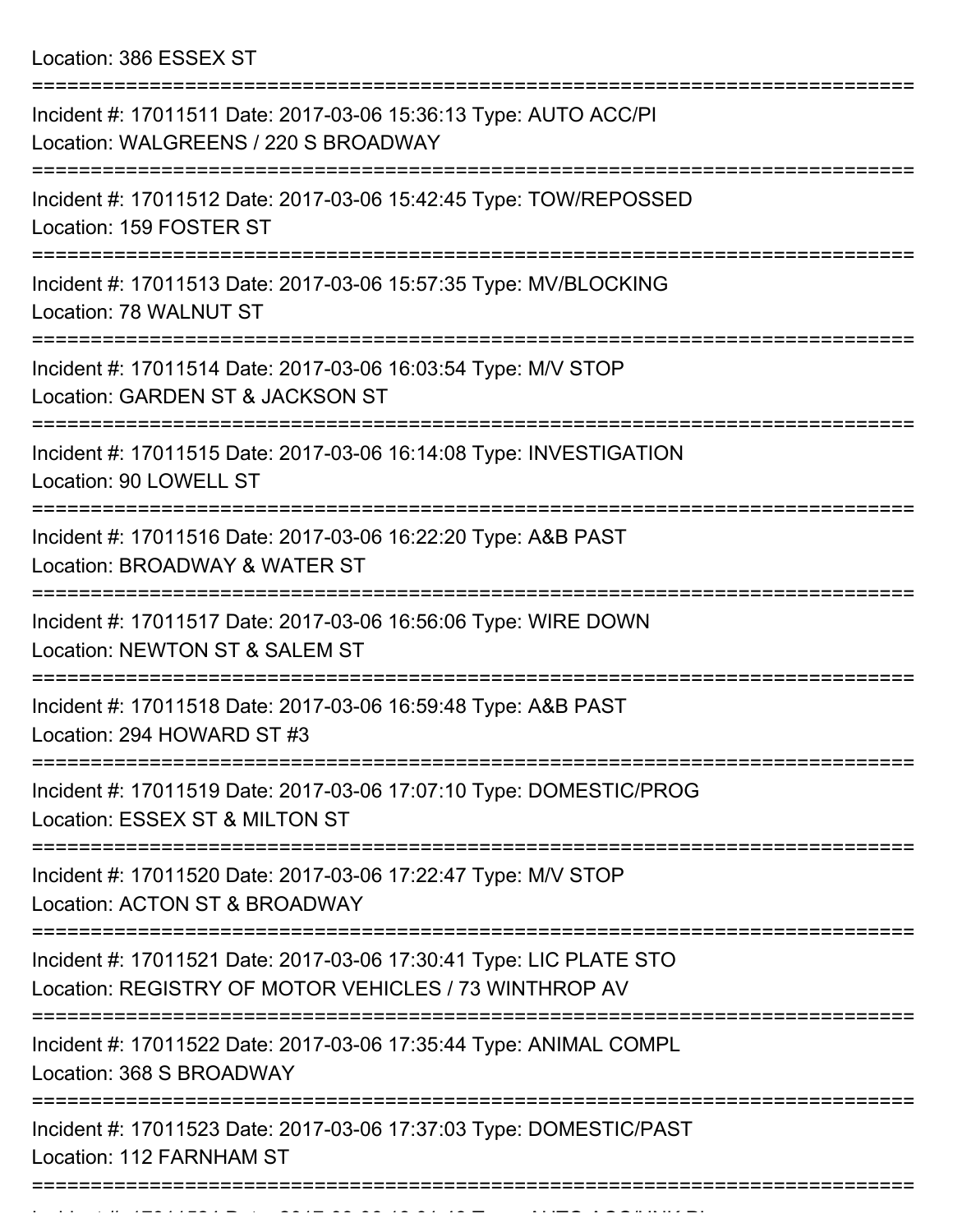Location: S BROADWAY & SHATTUCK ST

| Incident #: 17011525 Date: 2017-03-06 18:10:31 Type: M/V STOP<br>Location: ESSEX ST & JACKSON ST     |
|------------------------------------------------------------------------------------------------------|
| Incident #: 17011526 Date: 2017-03-06 18:20:02 Type: LARCENY/PAST<br>Location: 122 WEARE ST          |
| Incident #: 17011527 Date: 2017-03-06 18:23:17 Type: M/V STOP<br>Location: BRADFORD ST & BROADWAY    |
| Incident #: 17011528 Date: 2017-03-06 18:37:48 Type: M/V STOP<br>Location: AUBURN ST & BENNINGTON ST |
| Incident #: 17011529 Date: 2017-03-06 18:38:45 Type: AUTO ACC/NO PI<br>Location: BROADWAY & WATER ST |
| Incident #: 17011530 Date: 2017-03-06 18:42:47 Type: SUS PERS/MV<br>Location: 637 BROADWAY           |
| Incident #: 17011531 Date: 2017-03-06 18:49:00 Type: M/V STOP<br>Location: LAWRENCE ST & MYRTLE ST   |
| Incident #: 17011532 Date: 2017-03-06 18:49:46 Type: 911 HANG UP<br>Location: 9 BROADWAY             |
| Incident #: 17011533 Date: 2017-03-06 19:31:18 Type: M/V STOP<br>Location: BRADFORD ST & BROADWAY    |
| Incident #: 17011534 Date: 2017-03-06 19:35:55 Type: M/V STOP<br>Location: BROADWAY & CONCORD ST     |
| Incident #: 17011535 Date: 2017-03-06 19:38:59 Type: MISSING PERS<br>Location: 204 LAWRENCE ST       |
| Incident #: 17011536 Date: 2017-03-06 19:41:51 Type: M/V STOP<br>Location: COMMON ST & JACKSON ST    |
| Incident #: 17011537 Date: 2017-03-06 19:43:23 Type: DOMESTIC/PAST<br>Location: 101 S BOWDOIN ST     |
|                                                                                                      |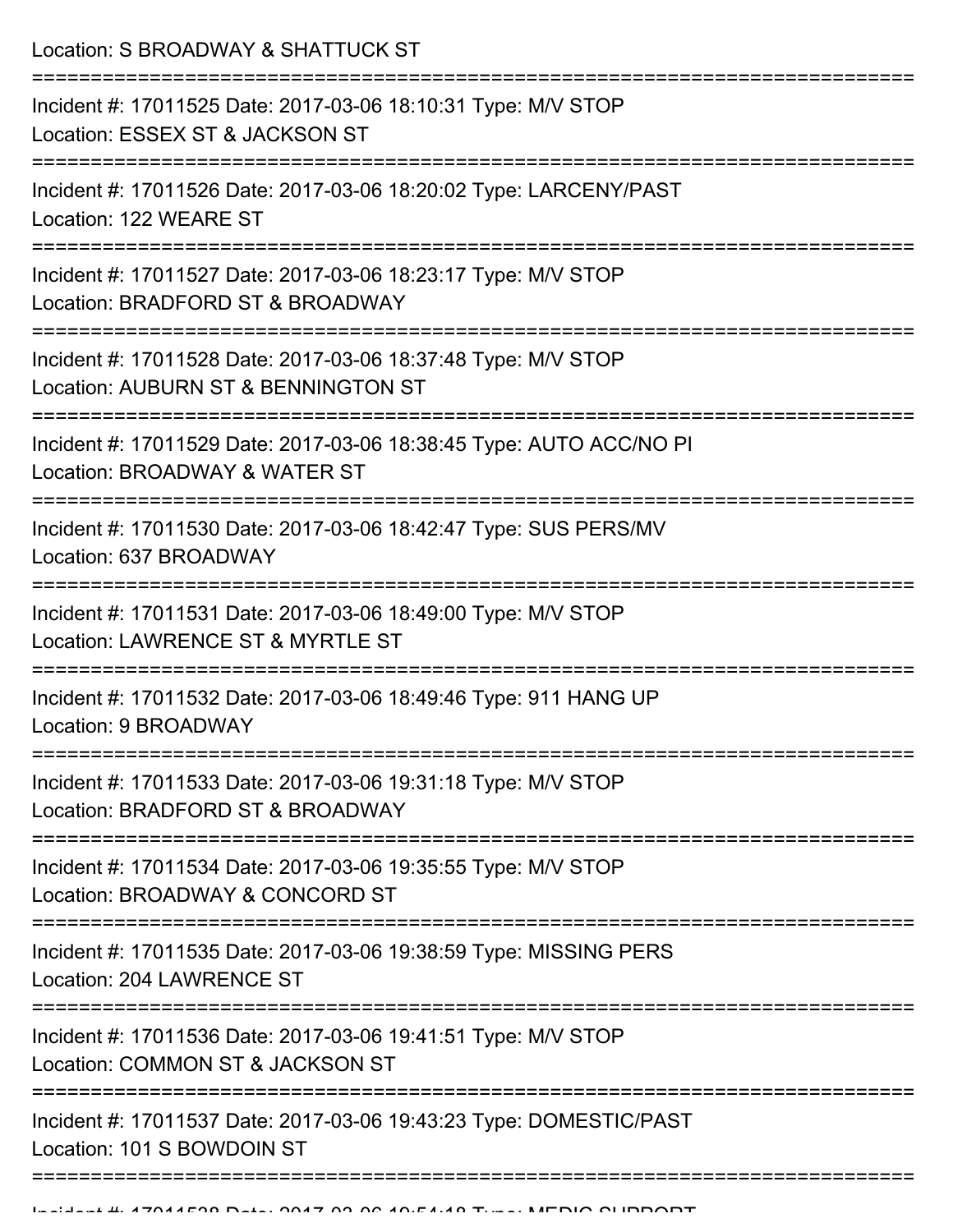| Location: 50 BROADWAY                                                                                                               |
|-------------------------------------------------------------------------------------------------------------------------------------|
| Incident #: 17011539 Date: 2017-03-06 20:10:36 Type: INVEST CONT<br>Location: 38 ATKINSON ST<br>;================================== |
| Incident #: 17011540 Date: 2017-03-06 20:27:16 Type: SUS PERS/MV<br>Location: 41 DOYLE ST                                           |
| Incident #: 17011541 Date: 2017-03-06 20:29:15 Type: UNWANTEDGUEST<br>Location: 18 CYPRESS ST FL 2                                  |
| Incident #: 17011542 Date: 2017-03-06 20:41:57 Type: DRUG VIO<br>Location: 21 RHINE ST                                              |
| Incident #: 17011543 Date: 2017-03-06 20:50:04 Type: HIT & RUN M/V<br>Location: HAVERHILL ST & UNION ST                             |
| Incident #: 17011544 Date: 2017-03-06 20:54:53 Type: MISSING PERS<br>Location: 67 NEWTON ST #7                                      |
| Incident #: 17011545 Date: 2017-03-06 21:06:04 Type: CK WELL BEING<br>Location: 600 HAVERHILL ST #2                                 |
| Incident #: 17011546 Date: 2017-03-06 21:10:14 Type: NOISE ORD<br>Location: DORCHESTER ST & S UNION ST                              |
| Incident #: 17011547 Date: 2017-03-06 21:11:24 Type: MAL DAMAGE<br>Location: 246 SALEM ST                                           |
| Incident #: 17011548 Date: 2017-03-06 21:26:48 Type: NOISE ORD<br>Location: 170 S UNION ST                                          |
| Incident #: 17011549 Date: 2017-03-06 22:37:06 Type: M/V STOP<br>Location: AMESBURY ST & LOWELL ST                                  |
| Incident #: 17011550 Date: 2017-03-06 22:41:21 Type: M/V STOP<br>Location: ESSEX ST & HAMPSHIRE ST                                  |
| Incident #: 17011551 Date: 2017-03-06 22:57:25 Type: M/V STOP<br>Location: BARKER RD & CURRANT HILL                                 |
|                                                                                                                                     |

Incident #: 17011552 Date: 2017-03-06 23:14:42 Type: M/V STOP